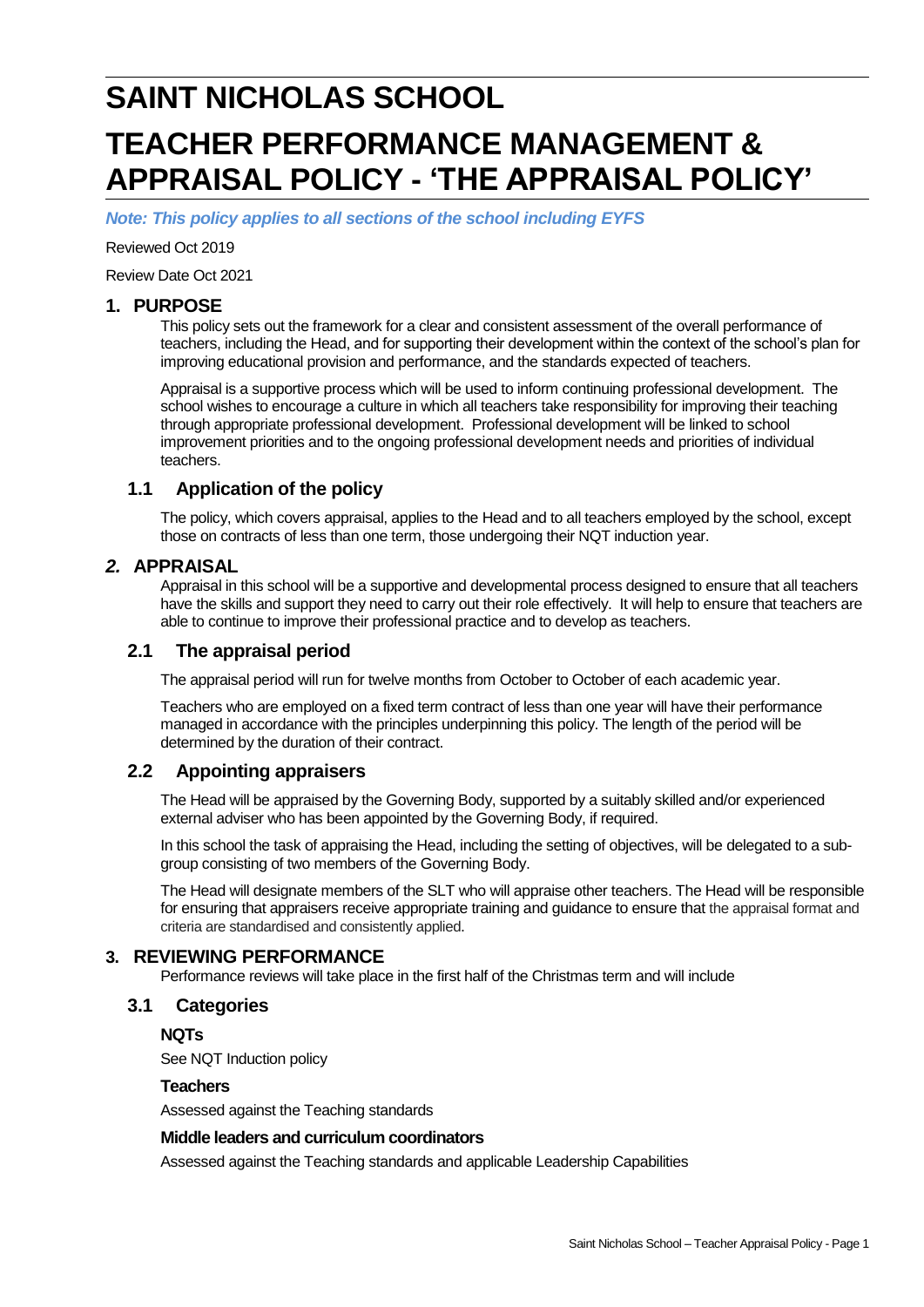# **SLT**

Assessed against the Teaching standards, and Leadership Capabilities

## **Head**

Leadership Capabilities

## **3.2 Teaching Standards**

All teachers will be assessed against The Teaching Standards. These standards include:

## **Teaching**

Teachers should:

- 1. set high expectations which inspire, motivate and challenge pupils
- 2. promote good progress and outcomes by pupils
- 3. demonstrate good subject and curriculum knowledge
- 4. plan and teach well structured lessons
- 5. adapt teaching to respond to the strengths and needs of all pupils
- 6. make accurate and productive use of assessment
- 7. manage behaviour effectively to ensure a good and safe learning environment
- 8. fulfil wider professional responsibilities

#### **Personal & professional conduct**

Teachers must

- 1. uphold public trust in the profession and maintain high standards of ethics and behaviour, within and outside school
- 2. have proper and professional regard for the ethos, policies and practices of the school in which they teach and maintain high standards in their own attendance and punctuality
- 3. must have an understanding of, and always act within, the statutory frameworks which set out their professional duties and responsibilities.

## **3.3 Post-threshold standards**

A teacher will successfully access the upper pay range when the Head and Governing Body is satisfied that:

- the teacher is highly competent in all elements of the relevant standards;
- the teacher's achievements and contribution to an educational setting or settings are substantial and sustained.

Judgments against the teachers' standards will be made in light of this with particular focus on the maintenance of high standards and a sustained and substantial contribution to the school.

## **3.4 Leadership capabilities**

The leadership capabilities are intended to apply to everyone with leadership responsibilities, regardless of their seniority or whether they are leading areas of teaching and learning or other functions. Naturally different Leaders will have to display the capabilities in a way which suits the needs of their role and sphere of control, with senior Leaders having an increasing responsibility for strategic issues. The leadership capabilities are divided into 6 broad categories:

- Providing Direction
- Achieving Results
- Managing and Supporting the Team
- Securing and Managing Resources
- Facilitating Change and Innovation
- Managing Self and Networks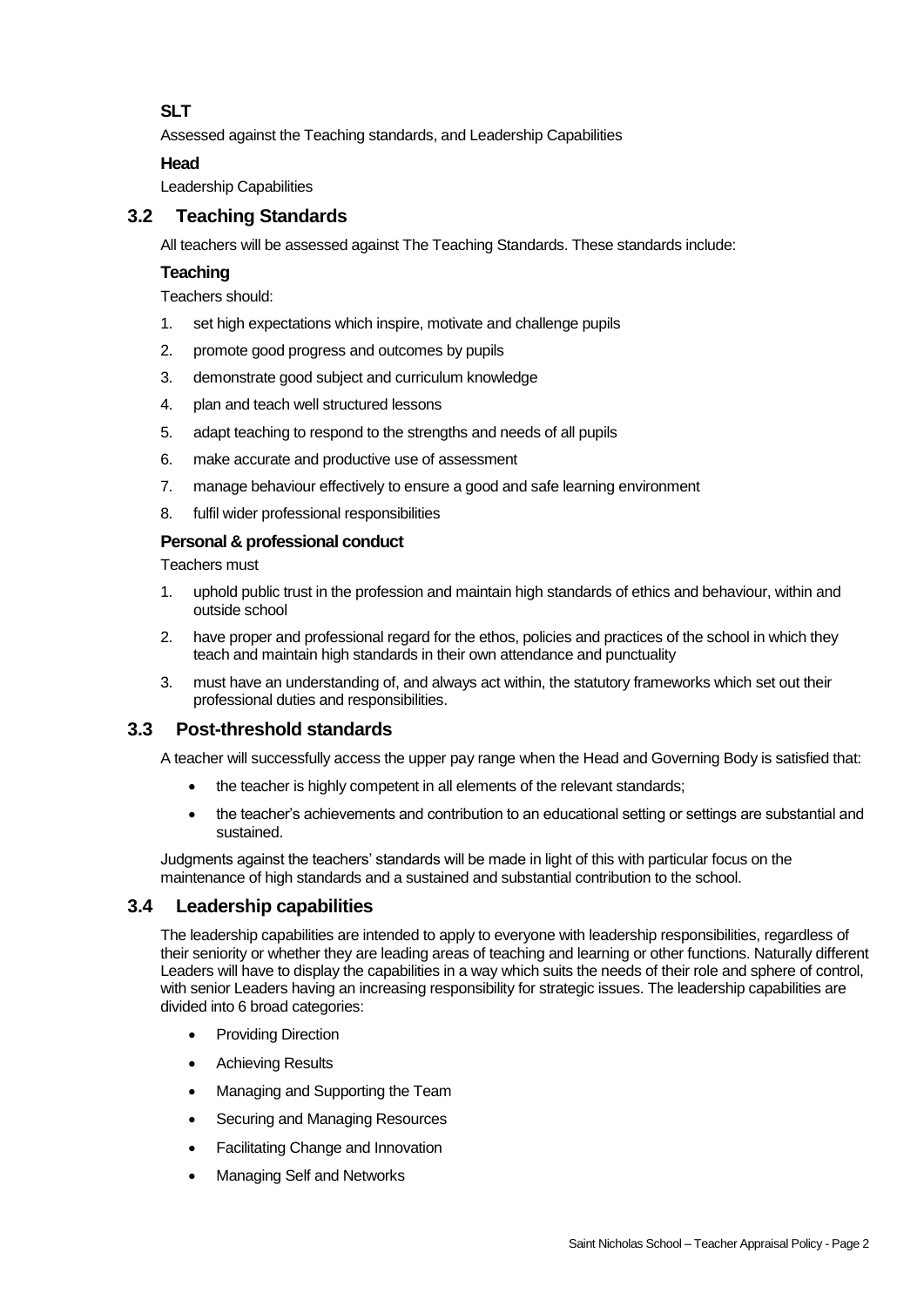# **3.5 Judgements**

The following grades will be used for judgements against these criteria.

- 1. Excellent exceeding expectations
- 2. Good meeting expectations
- 3. Sound meeting minimum expectations but need for improvement
- 4. Unsatisfactory urgent improvement and support required

#### **3.6 Self- Appraisal**

Teachers will complete a self-appraisal form which is intended to provide important background information for the appraisal interview covering the following areas:

- the teacher's work over the past year;
- the context within which the teacher has been working and ways in which it may have affected them;
- the teacher's strengths, successes and areas for potential;
- the teacher's professional and career needs;
- areas of work which the teacher may wish to explore with the appraiser;
- what developmental targets might be set which will help the teacher's professional development.

Teachers will also be asked to complete a self-assessment against the Teaching Standards

#### **3.7 Performance data**

Data on pupils' performance and progress will be used to inform the appraisal process.

#### **Value-added measures**

Value added or progress measures, rather than absolute test or exam results, will be the primary data used in evaluating performance, as they are the most objective and comparable assessment of a teacher's contribution.

#### **Job-shares**

Where a post is shared, appraisers must be cautious in evaluating pupils' performance data. It is desirable for both teachers in the job-share to be appraised by the same appraiser.

#### **3.8 Lesson observations**

This school believes that observation of classroom practice and other responsibilities is important both as a way of assessing teachers' performance in order to identify any particular strengths and areas for development they may have and of gaining useful information which can inform school improvement more generally. All observation will be carried out in a supportive fashion.

In this school teachers' performance will be regularly observed but the amount and type of classroom observation will depend on the individual circumstances of the teacher and the overall needs of the school. Classroom observation will be carried out by those with QTS.

#### **Formal observations**

All teachers will be formally observed at least once during the appraisal cycle.

#### **Drop in observations**

In addition to formal observation, the Head or other leaders with responsibility for teaching standards may "drop in" in order to evaluate the whole-school standards of teaching and to check that high standards of professional performance are established and maintained. The length and frequency of "drop in" observations will vary depending on specific circumstances.

#### **3.9 Other observations**

Teachers (including the Head) who have responsibilities outside the classroom should also expect to have their performance of those responsibilities observed and assessed by the appraiser. This may include '360<sup>o</sup>' reviews including feedback from colleagues, parents and pupils.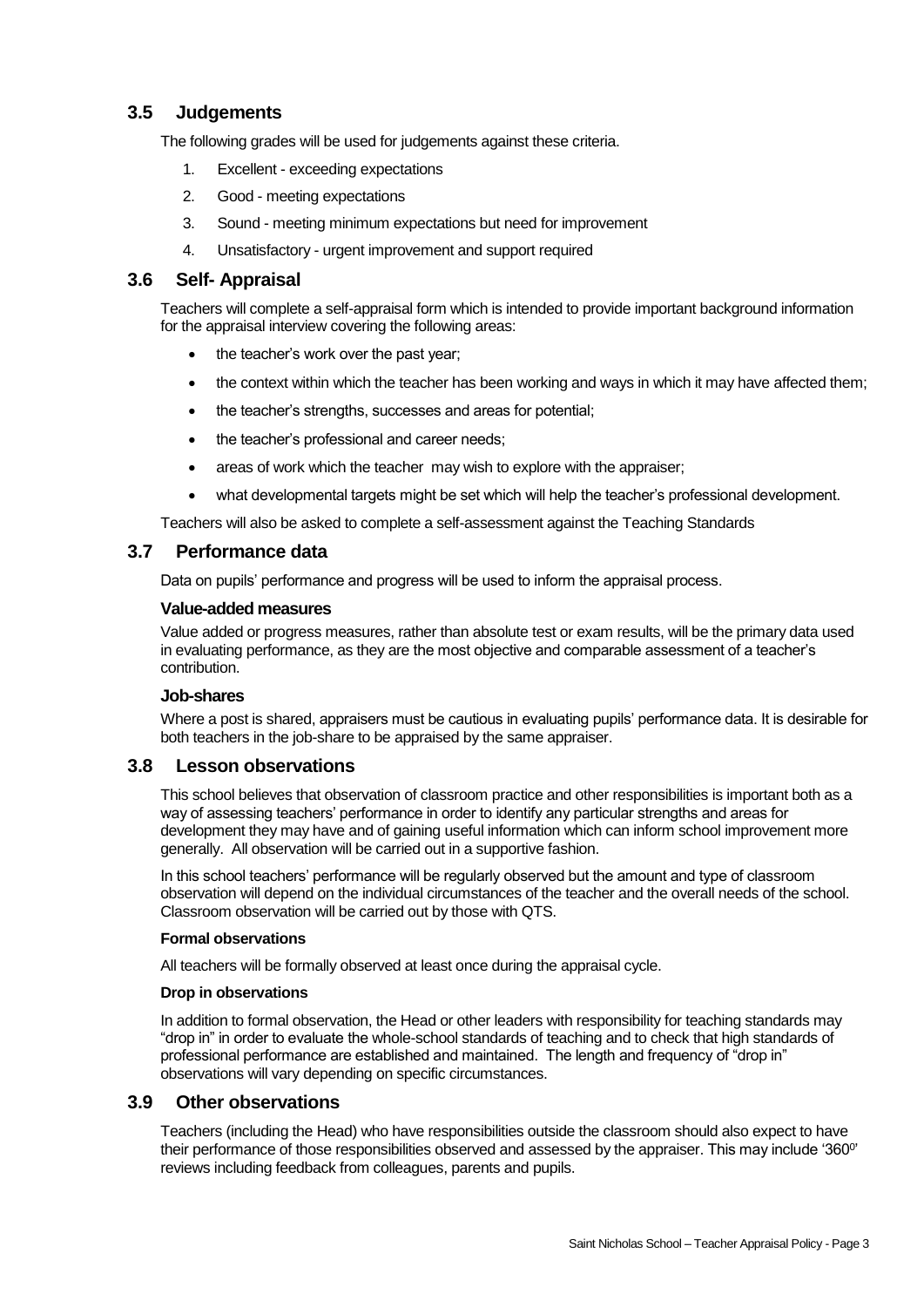## **4. SETTING TARGETS**

The Head's targets will be set by the Governing Body.

Targets for each teacher will be set as soon as practicable after, the start of each appraisal period. The targets set for each teacher, will be Specific, Measurable, Achievable, Realistic and Time-bound (SMART) and will be appropriate to the teacher's role and level of experience. The appraiser and teacher will seek to agree the targets but, if that is not possible, the appraiser will determine the targets. Any objections by the appraisee will be noted on the appraisal record form. Targets may be revised if circumstances change.

Targets for the SLT may include targets based on the areas of responsibility outlined in the school improvement plan.

#### **5. INITIAL REVIEW**

The Head should receive and review all completed appraisal forms by the end of the first half term to ensure satisfaction with the process and that targets are consistent with the aims of the school for improvement.

#### **6. MID-CYCLE MEETING**

This will take place in the week following the February half term.

Teachers will receive constructive feedback on their performance throughout the year and as soon as practicable after observation has taken place or other evidence has come to light. Feedback will highlight particular areas of strength as well as any areas that need attention.

## **7. PERFORMANCE CONCERNS**

#### **7.1 Formal meetings**

If at any time there are concerns about any aspects of the teacher's performance the appraiser will meet the teacher formally to:

- give clear feedback to the teacher about the nature and seriousness of the concerns;
- give the teacher the opportunity to comment and discuss the concerns;
- agree any support (eg coaching, mentoring, structured observations), that will be provided to help address those specific concerns;
- make clear how, and by when, the appraiser will review progress (it may be appropriate to revise objectives, and it will be necessary to allow sufficient time for improvement. The amount of time is up to the school but should reflect the seriousness of the concerns);
- explain the implications and process if no or insufficient improvement is made.

When progress is reviewed, if the appraiser is satisfied that the teacher has made, or is making, sufficient improvement, the appraisal process will continue as normal, with any remaining issues continuing to be addressed through that process.

## **7.2 Transition to capability during the appraisal cycle**

If the appraiser is not satisfied with progress, the teacher's performance may be managed under the capability procedure. The appraiser will seek advice from the Head who will decide whether to move to the capability procedure. In the case of the Head, the chair of the Governing Body will consult with the HR governor before deciding to move onto the capability procedure.

#### **7.3 Failure to meet, or make satisfactory progress towards, targets**

Judging progress against the performance target is not usually possible until the end of the cycle. For example, where the target involves GCSE grades and/or progress as measured by standardised assessments such as PIPS.

Such judgments cannot be finalised until data is available. As a result it may be the case that a target is failed but the judgment occurs at the end of the cycle. In such cases the appraiser must speak with the Head who will decide whether the failure to meet the target warrants either

- the performance of the teacher being managed with a transition to capability, or
- an extension to the appraisal cycle of up to one year. The Head will meet with the appraisee to discuss the situation and to inform the member of staff that an extension period is being entered into. During this